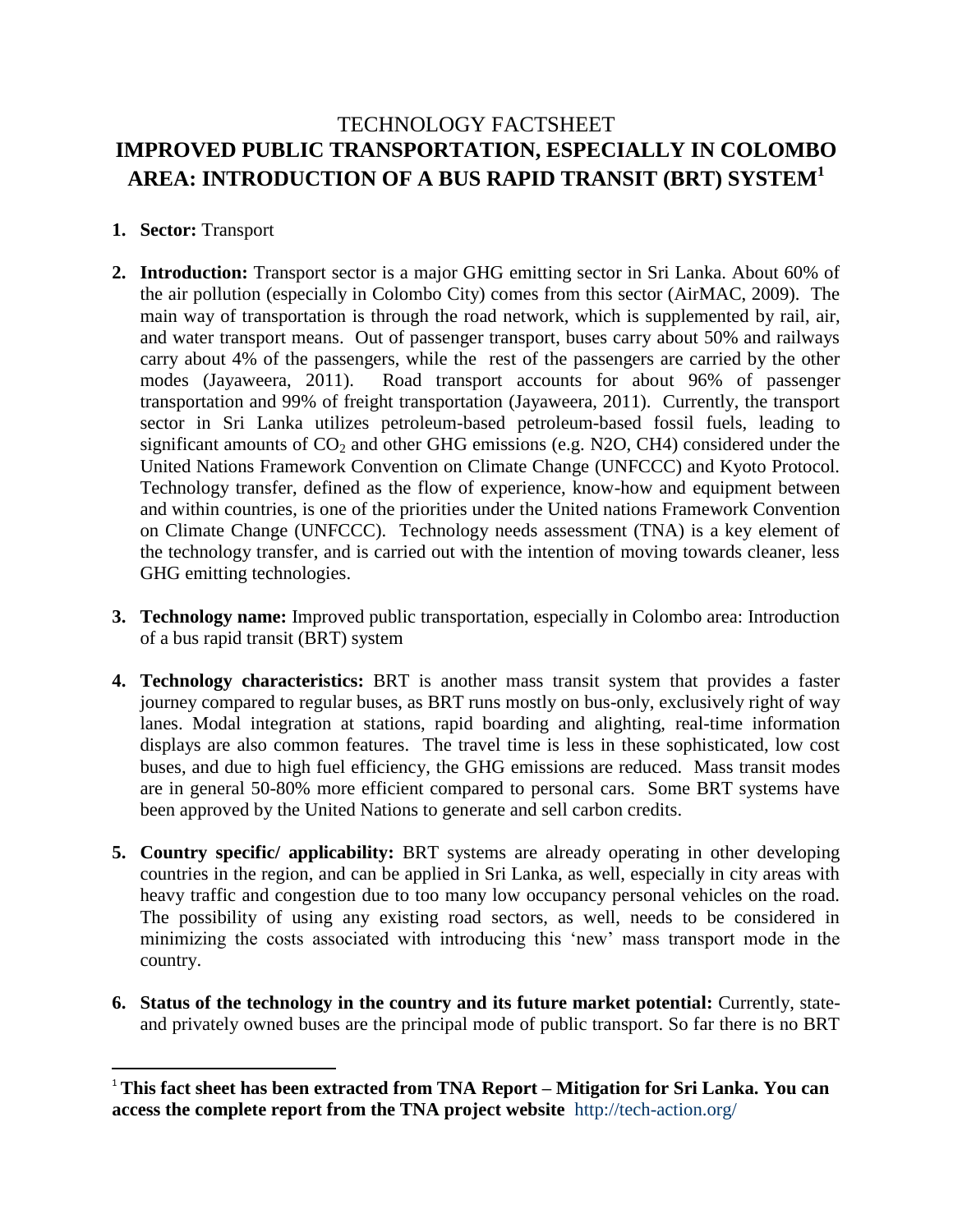operating in the country. The ministry of transport has plans to have 3 BRT routes around Colombo.

**7. Barriers:** Space requirement for developing infrastructure (bus lines, stations, and terminals), and at some places there might not be the possibility to expand the existing road space.

### **8. Benefits**

- a. Socioeconomic:
	- BRT in city center areas is one of the cheapest public transport options compared to metro or trains.
	- Low investment costs. Although the initial costs are relatively high, in the long term, benefits are much higher.
	- BRT systems help enhance the efficiency of public transportation and reduce air pollution.
	- These systems can transport a larger volume of passengers per day compared to the existing public bus service, in a cost-effective, high quality manner, enhancing the sustainability of the urban transport systems.
	- Reduced congestion and travel times.
	- Increased road safety
- b. Environmental
	- Reduced air pollution.
	- BRT causes lower GHG emissions per passenger km, and are highly efficient with optimal performance. E.g. BRT TransMilenio of Colombia, as a CDM project, has a CO2 reduction of  $\sim$ 200,000 tonnes CO<sub>2</sub> yr<sup>1</sup> (Grütter, 2007).

#### **9. Operations: -**

**10. Costs:** According to IPCC (2007), the cost of BRT systems could be US \$ 1-15 million per km. For Sri Lanka a cost of US \$3-6 million per km has been estimated

# **11. References**

- AirMAC 2009. Clean Air 2015. Air Resource Management Center. Ministry of Environment & Natural Resources, Sri Lanka
- Grütter, J.M. 2007. The CDM in the Transport Sector. Module 5d. Sustainable Transport: A Sourcebook for Policy-makers in Developing Cities. GTZ. Germany.
- India Journal. 2011. [Metro Gets UN Certification, Earns Rs 470 Million Carbon Credits.](http://www.indiajournal.com/?p=13157) India Journal on Septermber 30, 2011.
- IPCC, 2007. Transport and its infrastructure. In Climate Change 2007: Mitigation. Contribution of Working Group III to the Fourth Assessment Report of the Intergovernmental Panel on Climate Change [Metz, B. and Davidson, O.R. and Bosch, P.R. and Dave, R. and Meyer, L.A. (eds)], Cambridge University Press, Cambridge, United Kingdom and New York, USA.